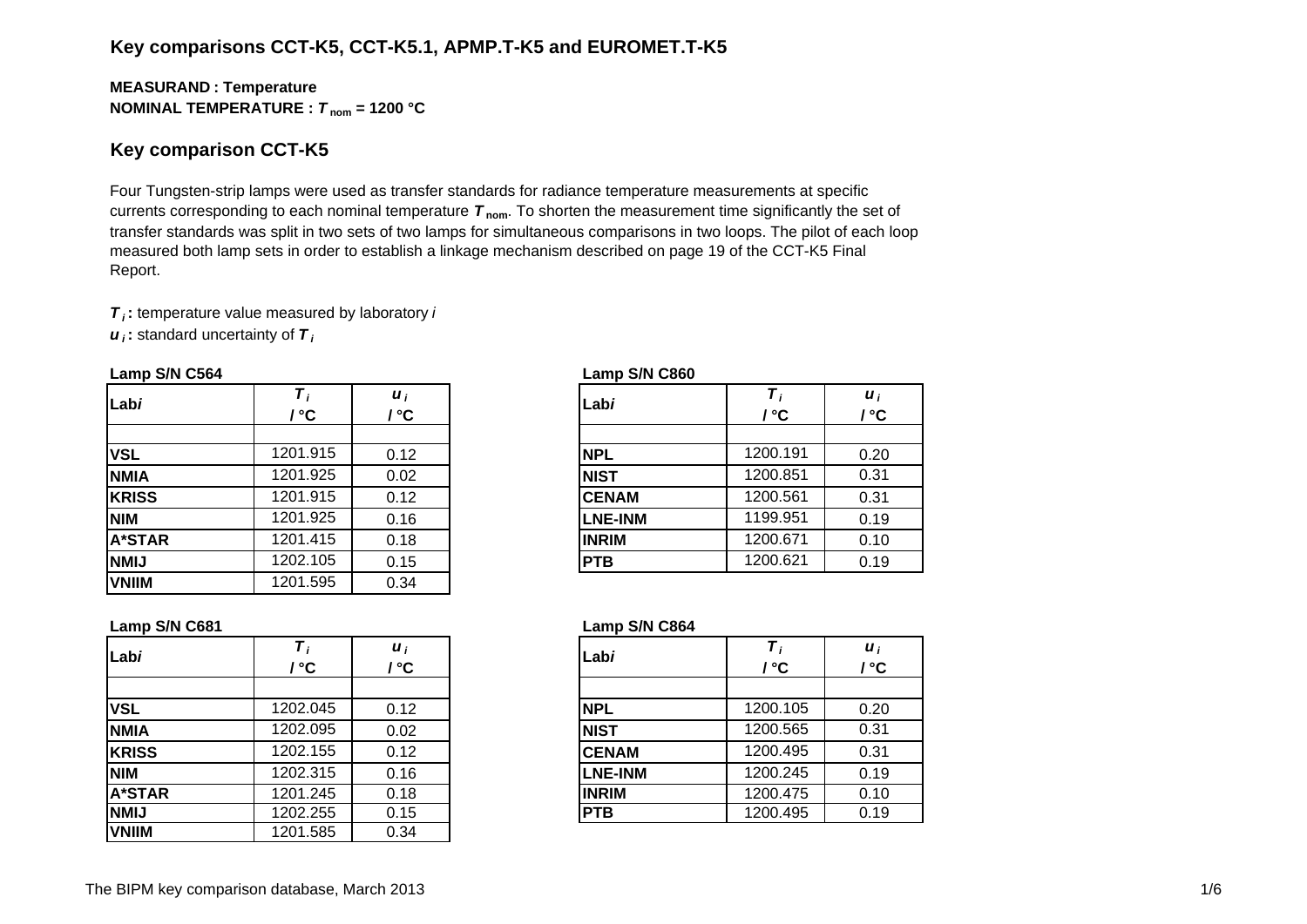## **Key comparison CCT-K5.1**

#### **This is a bilateral comparison between the PTB and the NRC.**

**T<sub>NRC</sub>**: temperature value measured at the NRC  $u_{\text{NRC}}$ : standard uncertainty of  $\tau_{\text{NRC}}$ 

 $u_{\text{NRC}} = 0.27$  °C

**Lamp C598**  $T_{\text{NRC}} = 1200.19 \text{ °C}$  **Lamp 644C**  $T_{\text{NRC}} = 1200.33 \text{ °C}$  $U_{NRC} = 0.27$  °C

## **Key comparison APMP.T-K5**

Laboratory individual measurements of APMP.T-K5 participants are given in Appendix B of the APMP.T-K5 Final Report both in tabulated and in graphical forms. There were taken between 1997 and 2000.

# **Key comparison EUROMET.T-K5**

This comparison involved eight participants and was carried out from October 1999 to February 2001. The two transfer standards were Lamp S/N C564 and Lamp S/N C681 already used in CCT-K5. The individual laboratory measurements and their uncertainties are given in Tables 5 to 11 of the EUROMET.T-K5 Final Report.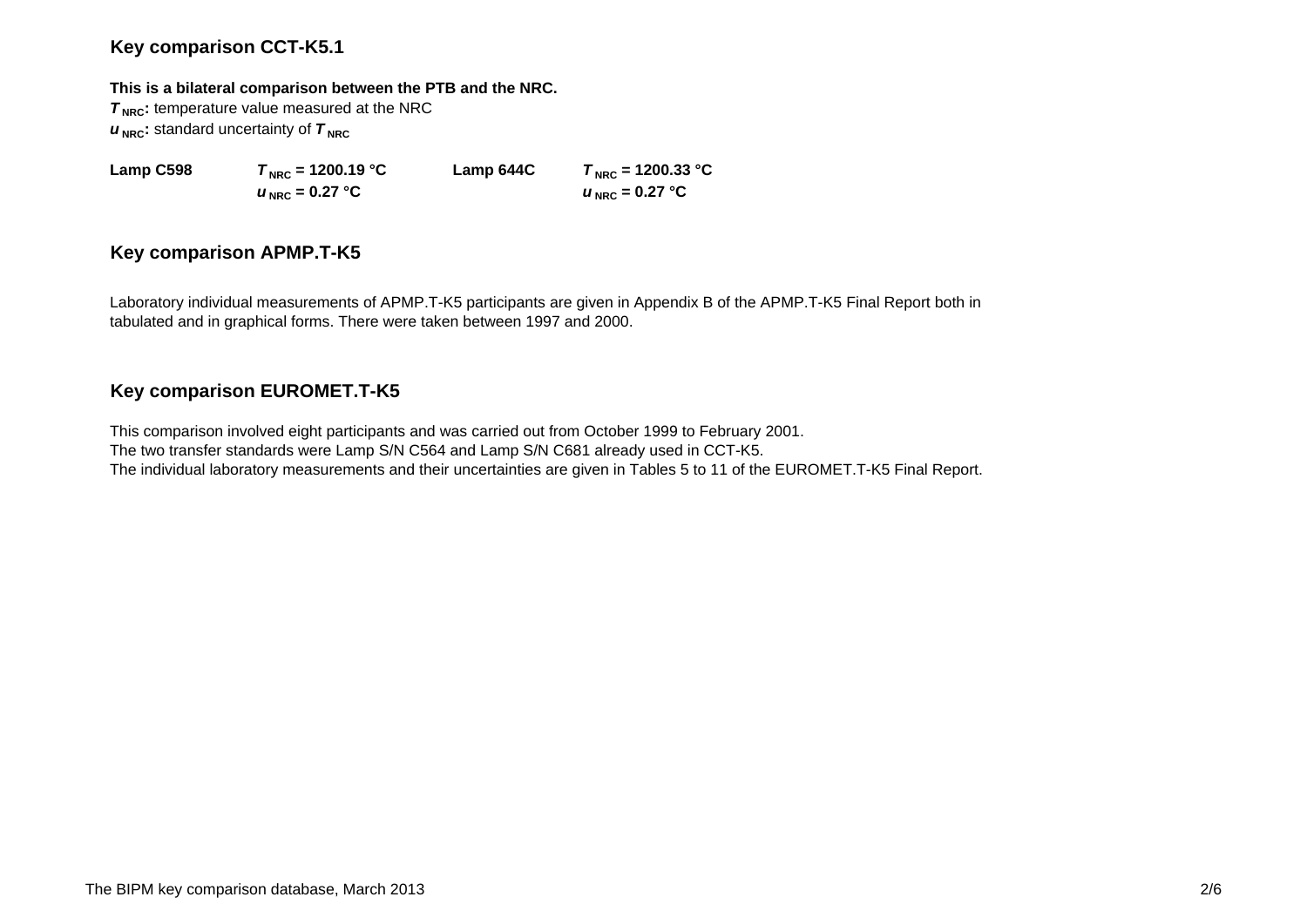## **Key comparisons CCT-K5, CCT-K5.1, APMP.T-K5 and EUROMET.T-K5**

**Key comparison CCT-K5**

**MEASURAN D : Temperature NOMINAL TEMPERATURE :**  *T* **nom = 1200 °C**

The key comparison reference value  $\bm{\tau}_{\mathsf{R}}$  for each nominal temperature  $\bm{\tau}_{\mathsf{nom}}$  and each lamp  $\bm{k}$  is calculated on the basis of the median of measured radiance temperatures  $\bm{\tau}_i$ (*k, T*  $_{\rm nom}$ ). Its standard uncertainty,  $\bm{u}(\bm{\tau}_{{\sf R}})$ , is obtained as the standard uncertainty of the median.

| Lamp        | $T_R$ / $^{\circ}$ C | $u(T_R)$ / $^{\circ}$ C |
|-------------|----------------------|-------------------------|
| C564        | 1202.020             | 0.087                   |
| C681        | 1202.050             | 0.046                   |
| <b>C860</b> | 1200.590             | 0.052                   |
| C864        | 1200.460             | 0.034                   |

**For each temperature Tnom the degree of equivalence of laboratory** *i* **with respect to the key comparison reference value is given by a pair of terms:**   $D_i$  and its expanded uncertainty  $U_i$  (k = 2) both expressed in K. The computation of  $D_i$  and  $U_i$  is explained in the Addendum to the CCT-K5 Final **Report.**

**For each temperature**  *T* **nom the pair-wise degree of equivalence between laboratory** *i* **and** *j* **is given by two terms:***<sup>D</sup> ij* **and its expanded uncertainty**   $U_{ij}$  ( $k$  = 2).The computation of  $D_{ij}$  and  $U_{ij}$  is also explained in the Addendum of the CCT-K5 Final Report.

**Linking key comparison CCT-K5.1 to CCT-K5**

**The linkage is made through the common participation of PTB in both key comparisons, and is detailed in the CCT-K5 and CCT-K5.1 Linkage Report.**

**Linking key comparison APMP.T-K5 to CCT-K5**

**The linkage is made through the common participation of NMIJ, NIM, KRISS and NMIA in both key comparisons, and is detailed in the Addendum to the APMP.T-K5 Final Report.**

# **Linking key comparison EUROMET.T-K5 to CCT-K5**

The measurements of the EUROMET.T-K5 participants are directly linked to the key comparison reference value obtained in CCT-K5 as the protocols of the two key comparisons are identical and the transfer standards are the same (see in Chapter VII of the EUROMET.T-K5 Final Report).

Degrees of equivalence relative to the CCT-K5 key comparison reference values are computed for each of the transfer standards. Pair-wise degrees of equivalence inside EUROMET.T-K5 are available in the EUROMET.T-K5 Final Report (Tables 15 to 36).

The BIPM key comparison database, March 2013 3/6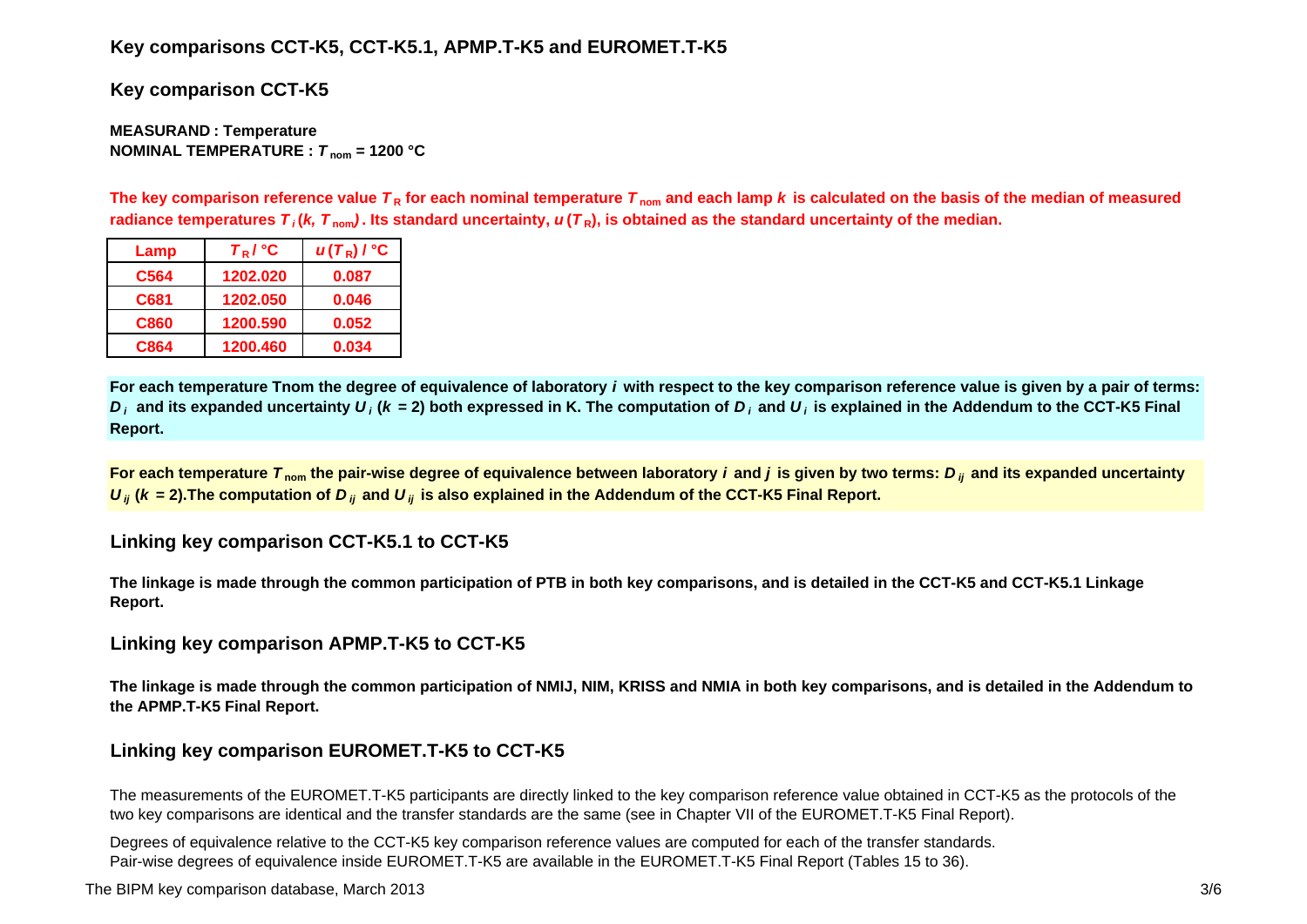# **Key comparisons CCT-K5, CCT-K5.1, APMP.T-K5 and EUROMET.T-K5**

#### **MEASURAN D : Temperature NOMINAL TEMPERATURE :**  *T* **nom = 1200 °C**

**Degrees of equivalence relative to the CCT-K5 key comparison reference value**

| Labi            |                  |                       |               |
|-----------------|------------------|-----------------------|---------------|
|                 | $\overline{D_i}$ | $\overline{\bm{U}_i}$ |               |
|                 |                  | / K                   |               |
| <b>VSL</b>      | $-0.055$         | 0.262                 | <b>CEM</b>    |
| <b>NPL</b>      | $-0.377$         | 0.411                 | <b>IPQ</b>    |
| <b>NMIA</b>     | $-0.025$         | 0.122                 | <b>UME</b>    |
| <b>KRISS</b>    | 0.000            | 0.278                 | <b>MKEH</b>   |
| <b>NIM</b>      | 0.085            | 0.379                 | <b>SMU</b>    |
| A*STAR          | $-0.705$         | 0.384                 | <b>SP</b>     |
| <b>NMIJ</b>     | 0.145            | 0.320                 | <b>MIKES</b>  |
| <b>VNIIM</b>    | $-0.445$         | 0.686                 | <b>VSL</b>    |
| <b>NIST</b>     | 0.183            | 0.632                 |               |
| <b>CENAM</b>    | 0.003            | 0.628                 |               |
| <b>LNE-INM</b>  | -0.427           | 0.445                 |               |
| <b>INRIM</b>    | 0.048            | 0.222                 |               |
| <b>PTB</b>      | 0.033            | 0.220                 |               |
| <b>NRC</b>      | 0.088            | 0.696                 |               |
|                 |                  |                       |               |
| <b>A*STAR</b>   | $-0.08$          | 0.60                  |               |
| <b>CMS/ITRI</b> | 0.06             | 0.99                  | <b>Black:</b> |

|  | Lamp S/N C564 |
|--|---------------|
|--|---------------|

**Lamp S/N C564 Lamp S/N C681**

|                               | $D_i$    | $\boldsymbol{U}_i$   |              | D       | $\boldsymbol{U}$ |              | D       | $\boldsymbol{U}_i$ |
|-------------------------------|----------|----------------------|--------------|---------|------------------|--------------|---------|--------------------|
|                               |          | / K                  |              | / K     |                  |              | /K      |                    |
|                               | $-0.055$ | 0.262                | <b>CEM</b>   | 0.01    | 0.39             | <b>CEM</b>   | $-0.01$ | 0.34               |
|                               | $-0.377$ | 0.411                | <b>IPQ</b>   | $-0.07$ | 0.86             | <b>IPQ</b>   | $-0.31$ | 0.87               |
| А                             | $-0.025$ | 0.122                | <b>UME</b>   | $-1.57$ | 0.46             | <b>UME</b>   | $-1.68$ | 0.47               |
| $\overline{\text{s}}\text{s}$ | 0.000    | 0.278                | <b>MKEH</b>  | $-1.28$ | 1.79             | <b>MKEH</b>  | $-1.28$ | 1.94               |
|                               | 0.085    | 0.379                | <b>SMU</b>   | $-1.34$ | 0.39             | <b>SMU</b>   | $-1.07$ | 0.35               |
| TAR                           | $-0.705$ | 0.384                | <b>SP</b>    | $-0.69$ | 0.96             | <b>SP</b>    | $-0.74$ | 0.95               |
|                               | 0.145    | 0.320                | <b>MIKES</b> | $-0.67$ | 1.27             | <b>MIKES</b> | $-0.78$ | 1.34               |
| M                             | $-0.445$ | 0.686                | <b>VSL</b>   | 0.04    | 0.30             | <b>VSL</b>   | $-0.11$ | 0.26               |
|                               | ----     | $\sim$ $\sim$ $\sim$ |              |         |                  |              |         |                    |

|           | $\bm{D}_i$ | $\boldsymbol{U}_i$ |                        | D,      | $\boldsymbol{U}_i$ |  |  |
|-----------|------------|--------------------|------------------------|---------|--------------------|--|--|
|           |            | / K                |                        | / K     |                    |  |  |
|           | 0.01       | 0.39               | <b>CEM</b>             | $-0.01$ | 0.34               |  |  |
|           | $-0.07$    | 0.86               | <b>IPQ</b>             | $-0.31$ | 0.87               |  |  |
|           | $-1.57$    | 0.46               | <b>UME</b>             | $-1.68$ | 0.47               |  |  |
| Н         | $-1.28$    | 1.79               | <b>MKEH</b>            | $-1.28$ | 1.94               |  |  |
|           | $-1.34$    | 0.39               | <b>SMU</b>             | $-1.07$ | 0.35               |  |  |
|           | $-0.69$    | 0.96               | $\overline{\text{SP}}$ | $-0.74$ | 0.95               |  |  |
| <u>:S</u> | $-0.67$    | 1.27               | <b>MIKES</b>           | $-0.78$ | 1.34               |  |  |
|           | 0.04       | 0.30               | <b>VSL</b>             | $-0.11$ | 0.26               |  |  |

**Black: participants in CCT-K5 Green: participant in CCT-K5.1 Blue: participants in APMP.T-K5**

**Oran g e: participants in EUROMET.T-K5 (measurements with Lamp S/N C564) Gre y: participants in EUROMET.T-K5 (measurements with Lamp S/N C681)**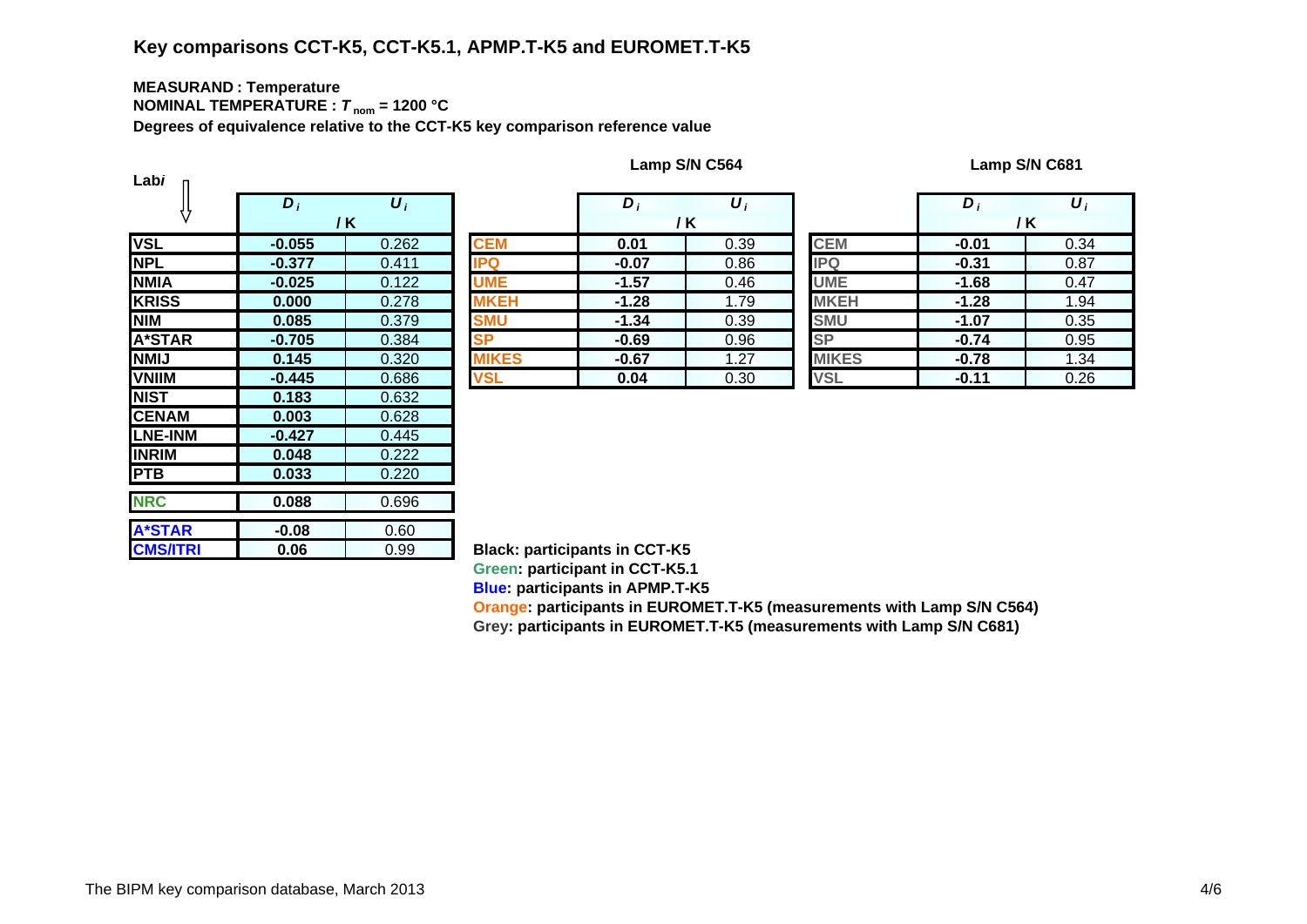## **Key comparisons CCT-K5 and CCT-K5.1 MEASURAND**

#### **NOMINAL TEMPERATURE :**  $T_{\text{nom}} = 1200 \text{ °C}$

**Matrix of equivalence Pair-wise degrees of equivalence involving APMP.T-K5 participants are not computed.**

|                |          |                    | Labj $\implies$ |                       |          |                       |          |                       |                     |                       |            |                       |          |                       |                  |                       |              |                       |
|----------------|----------|--------------------|-----------------|-----------------------|----------|-----------------------|----------|-----------------------|---------------------|-----------------------|------------|-----------------------|----------|-----------------------|------------------|-----------------------|--------------|-----------------------|
| Labi           |          |                    |                 | <b>VSL</b>            |          | <b>NPL</b>            |          | <b>NMIA</b>           | <b>KRISS</b>        |                       | <b>NIM</b> |                       | A*STAR   |                       | <b>NMIJ</b>      |                       | <b>VNIIM</b> |                       |
|                | $D_i$    | $U_i$              | $D_{ij}$        | $\boldsymbol{U}_{ij}$ | $D_{ij}$ | $\boldsymbol{U}_{ij}$ | $D_{ij}$ | $\boldsymbol{U}_{ij}$ | $\overline{D}_{ij}$ | $\boldsymbol{U}_{ij}$ | $D_{ij}$   | $\boldsymbol{U}_{ii}$ | $D_{ij}$ | $\boldsymbol{U}_{ii}$ | $D_{ii}$         | $\boldsymbol{U}_{ii}$ | $D_{ij}$     | $\boldsymbol{U}_{ij}$ |
|                | / K      |                    | / K             |                       |          | / K                   | / K      |                       | / K                 |                       |            | / K                   |          | / K                   | / K              |                       | / K          |                       |
| <b>VSL</b>     | $-0.055$ | 0.262              |                 |                       | 0.322    | 0.478                 | $-0.030$ | 0.244                 | $-0.055$            | 0.343                 | $-0.140$   | 0.421                 | 0.650    | 0.458                 | $-0.200$         | 0.384                 | 0.390        | 0.724                 |
| <b>NPL</b>     | $-0.377$ | 0.411              | $-0.322$        | 0.478                 |          |                       | $-0.352$ | 0.416                 | $-0.377$            | 0.481                 | $-0.462$   | 0.532                 | 0.328    | 0.550                 | $-0.522$         | 0.511                 | 0.068        | 0.795                 |
| <b>NMIA</b>    | $-0.025$ | 0.122              | 0.030           | 0.244                 | 0.352    | 0.416                 |          |                       | $-0.025$            | 0.246                 | $-0.110$   | 0.340                 | 0.680    | 0.400                 | $-0.170$         | 0.303                 | 0.420        | 0.687                 |
| <b>KRISS</b>   | 0.000    | 0.278              | 0.055           | 0.343                 | 0.377    | 0.481                 | 0.025    | 0.246                 |                     |                       | $-0.085$   | 0.407                 | 0.705    | 0.479                 | $-0.145$         | 0.387                 | 0.445        | 0.732                 |
| <b>NIM</b>     | 0.085    | 0.379              | 0.140           | 0.421                 | 0.462    | 0.532                 | 0.110    | 0.340                 | 0.085               | 0.407                 |            |                       | 0.790    | 0.557                 | $-0.060$         | 0.455                 | 0.530        | 0.778                 |
| A*STAR         | $-0.705$ | 0.384              | $-0.650$        | 0.458                 | $-0.328$ | 0.550                 | $-0.680$ | 0.400                 | $-0.705$            | 0.479                 | $-0.790$   | 0.557                 |          |                       | $-0.850$         | 0.496                 | $-0.260$     | 0.773                 |
| <b>NMIJ</b>    | 0.145    | 0.320              | 0.200           | 0.384                 | 0.522    | 0.511                 | 0.170    | 0.303                 | 0.145               | 0.387                 | 0.060      | 0.455                 | 0.850    | 0.496                 |                  |                       | 0.590        | 0.747                 |
| <b>VNIIM</b>   | $-0.445$ | 0.686              | $-0.390$        | 0.724                 | $-0.068$ | 0.795                 | $-0.420$ | 0.687                 | $-0.445$            | 0.732                 | $-0.530$   | 0.778                 | 0.260    | 0.773                 | $-0.590$         | 0.747                 |              |                       |
| <b>NIST</b>    | 0.183    | 0.632              | 0.238           | 0.674                 | 0.560    | 0.745                 | 0.208    | 0.632                 | 0.183               | 0.676                 | 0.098      | 0.714                 | 0.888    | 0.728                 | 0.038            | 0.698                 | 0.628        | 0.927                 |
| <b>CENAM</b>   | 0.003    | 0.628              | 0.058           | 0.673                 | 0.380    | 0.738                 | 0.028    | 0.631                 | 0.003               | 0.675                 | $-0.082$   | 0.713                 | 0.708    | 0.727                 | $-0.142$         | 0.697                 | 0.448        | 0.926                 |
| <b>LNE-INM</b> | $-0.427$ | 0.445              | $-0.372$        | 0.477                 | $-0.050$ | 0.584                 | $-0.402$ | 0.415                 | $-0.427$            | 0.480                 | $-0.512$   | 0.532                 | 0.278    | 0.550                 | $-0.572$         | 0.510                 | 0.018        | 0.795                 |
| <b>INRIM</b>   | 0.048    | 0.222              | 0.103           | 0.330                 | 0.425    | 0.450                 | 0.073    | 0.231                 | 0.048               | 0.334                 | $-0.037$   | 0.404                 | 0.753    | 0.428                 | $-0.097$         | 0.376                 | 0.493        | 0.716                 |
| <b>PTB</b>     | 0.033    | 0.220              | 0.088           | 0.461                 | 0.410    | 0.552                 | 0.058    | 0.397                 | 0.033               | 0.464                 | $-0.052$   | 0.518                 | 0.738    | 0.536                 | $-0.112$         | 0.495                 | 0.478        | 0.785                 |
|                |          |                    |                 |                       |          |                       |          |                       |                     |                       |            |                       |          |                       |                  |                       |              |                       |
| <b>NRC</b>     | 0.088    | 0.696              |                 | $0.143$ $0.743$       | 0.465    | 0.808                 | 0.113    | 0.706                 | 0.088               | 0.749                 | 0.003      | 0.792                 | 0.793    | 0.795                 | $-0.057$         | 0.766                 | 0.533        | 0.977                 |
|                |          |                    |                 |                       |          |                       |          |                       |                     |                       |            |                       |          |                       |                  |                       |              |                       |
|                |          |                    |                 |                       |          |                       |          |                       |                     |                       |            |                       |          |                       |                  |                       |              |                       |
|                |          |                    | Labj            | $\Rightarrow$         |          |                       |          |                       |                     |                       |            |                       |          |                       |                  |                       |              |                       |
| Labi           |          |                    |                 | <b>NIST</b>           |          | <b>CENAM</b>          |          | <b>LNE-INM</b>        | <b>INRIM</b>        |                       | <b>PTB</b> |                       |          |                       | <b>NRC</b>       |                       |              |                       |
|                | $D_i$    | $\boldsymbol{U}_i$ | $D_{ij}$        | $\boldsymbol{U}_{ij}$ | $D_{ij}$ | $U_{ij}$              | $D_{ii}$ | $U_{ii}$              | $D_{ij}$            | $U_{ij}$              | $D_{ij}$   | $U_{ii}$              |          | $D_{ij}$              | $U_{ii}$         |                       |              |                       |
|                | / K      |                    |                 | $/$ K                 |          | $/$ K                 |          | /K                    | / K                 |                       | /K         |                       |          |                       | / K              |                       |              |                       |
| <b>VSL</b>     | $-0.055$ | 0.262              | $-0.238$        | 0.674                 | $-0.058$ | 0.673                 | 0.372    | 0.477                 | $-0.103$            | 0.330                 | $-0.088$   | 0.461                 |          |                       | $-0.143$ $0.743$ |                       |              |                       |
| <b>NPL</b>     | $-0.377$ | 0.411              | $-0.560$        | 0.745                 | $-0.380$ | 0.738                 | 0.050    | 0.584                 | $-0.425$            | 0.450                 | $-0.410$   | 0.552                 |          | $-0.465$              | 0.808            |                       |              |                       |
| <b>NMIA</b>    | $-0.025$ | 0.122              | $-0.208$        | 0.632                 | $-0.028$ | 0.631                 | 0.402    | 0.415                 | $-0.073$            | 0.231                 | $-0.058$   | 0.397                 |          | $-0.113$              | 0.706            |                       |              |                       |
| <b>KRISS</b>   | 0.000    | 0.278              | $-0.183$        | 0.676                 | $-0.003$ | 0.675                 | 0.427    | 0.480                 | $-0.048$            | 0.334                 | $-0.033$   | 0.464                 |          | $-0.088$              | 0.749            |                       |              |                       |
| <b>NIM</b>     | 0.085    | 0.379              | $-0.098$        | 0.714                 | 0.082    | 0.713                 | 0.512    | 0.532                 | 0.037               | 0.404                 | 0.052      | 0.518                 |          | $-0.003$              | 0.792            |                       |              |                       |
| A*STAR         | $-0.705$ | 0.384              | $-0.888$        | 0.728                 | $-0.708$ | 0.727                 | $-0.278$ | 0.550                 | $-0.753$            | 0.428                 | $-0.738$   | 0.536                 |          | $-0.793$              | 0.795            |                       |              |                       |
| <b>NMIJ</b>    | 0.145    | 0.320              | $-0.038$        | 0.698                 | 0.142    | 0.697                 | 0.572    | 0.510                 | 0.097               | 0.376                 | 0.112      | 0.495                 |          | 0.057                 | 0.766            |                       |              |                       |
| <b>VNIIM</b>   | $-0.445$ | 0.686              | $-0.628$        | 0.927                 | $-0.448$ | 0.926                 | $-0.018$ | 0.795                 | $-0.493$            | 0.716                 | $-0.478$   | 0.785                 |          | $-0.533$              | 0.977            |                       |              |                       |
| <b>NIST</b>    | 0.183    | 0.632              |                 |                       | 0.180    | 0.884                 | 0.610    | 0.783                 | 0.135               | 0.653                 | 0.150      | 0.731                 |          | 0.095                 | 0.940            |                       |              |                       |
| <b>CENAM</b>   | 0.003    | 0.628              | $-0.180$        | 0.884                 |          |                       | 0.430    | 0.749                 | $-0.045$            | 0.654                 | $-0.030$   | 0.728                 |          | $-0.085$              | 0.937            |                       |              |                       |
| LNE-INM        | $-0.427$ | 0.445              | $-0.610$        | 0.783                 | $-0.430$ | 0.749                 |          |                       | $-0.475$            | 0.494                 | $-0.460$   | 0.577                 |          | $-0.515$              | 0.826            |                       |              |                       |
| <b>INRIM</b>   | 0.048    | 0.222              | $-0.135$        | 0.653                 | 0.045    | 0.654                 | 0.475    | 0.494                 |                     |                       | 0.015      | 0.430                 |          | $-0.040$              | 0.731            |                       |              |                       |
| <b>PTB</b>     | 0.033    | 0.220              | $-0.150$        | 0.731                 | 0.030    | 0.728                 | 0.460    | 0.577                 | $-0.015$            | 0.430                 |            |                       |          |                       | $-0.055$ 0.730   |                       |              |                       |
| <b>NRC</b>     |          |                    |                 |                       |          |                       |          |                       |                     |                       |            |                       |          |                       |                  |                       |              |                       |